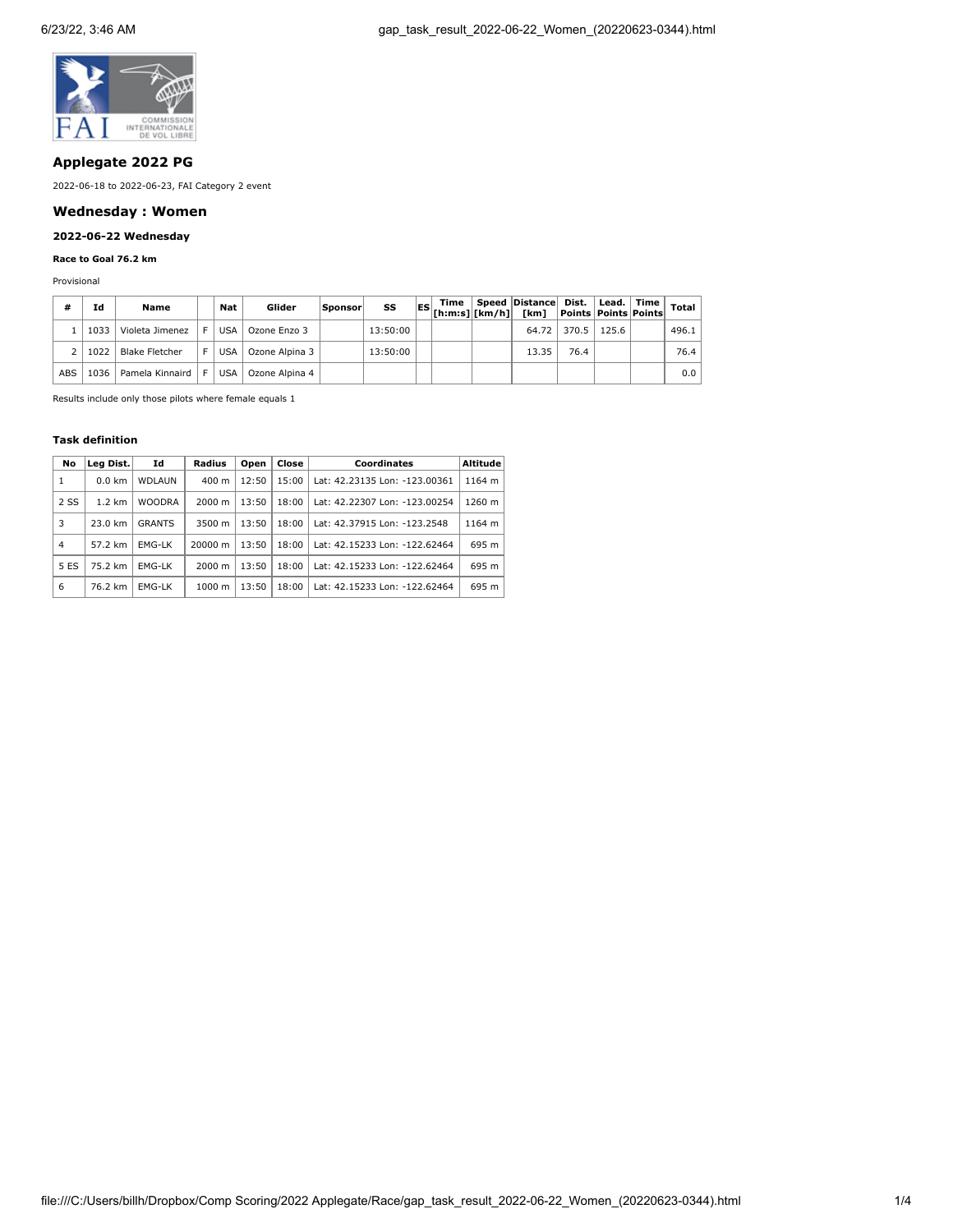# **Pilots not yet processed (NYP)**

| Id   | Name                      |
|------|---------------------------|
| 1017 | Justin Caprari            |
| 1040 | <b>FRANCISCO MANTARAS</b> |
| 1049 | Marc Pelberg              |
| 1059 | Tim Taylor                |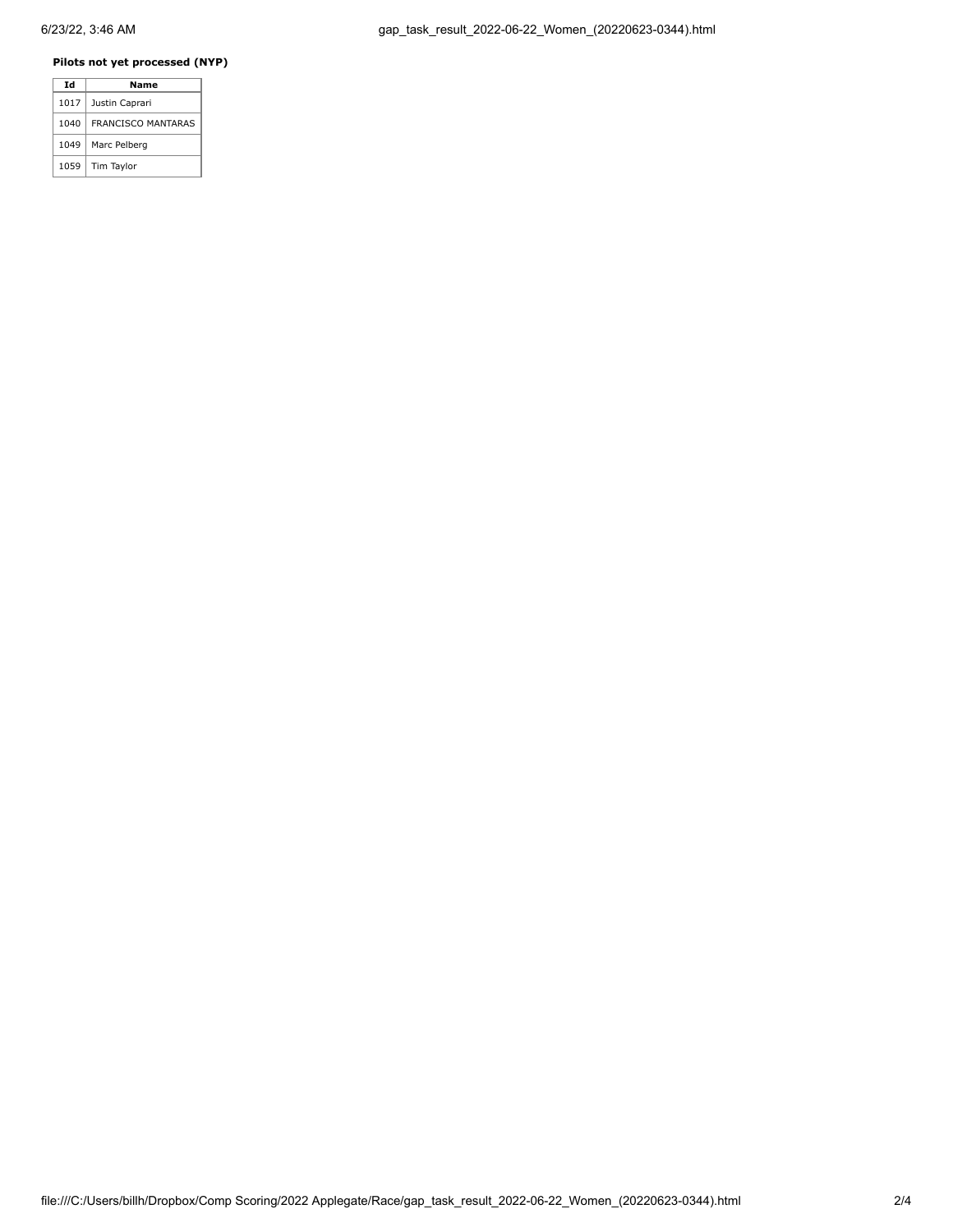## **Task statistics**

| param                           | value                     |
|---------------------------------|---------------------------|
| ss_distance                     | 74.009                    |
| task_distance                   | 76.247                    |
| launch_to_ess_distance          | 75.247                    |
| no_of_pilots_present            | 58                        |
| no_of_pilots_flying             | 58                        |
| no_of_pilots_lo                 | 33                        |
| no_of_pilots_reaching_nom_dist  | 35                        |
| no_of_pilots_reaching_es        | 26                        |
| no_of_pilots_reaching_goal      | 25                        |
| sum_flown_distance              | 3063.997                  |
| best_dist                       | 76.247                    |
| best_time                       | 2.2942                    |
| worst_time                      | 3.15                      |
| qnh_setting                     | 1013.25                   |
| no_of_pilots_in_competition     | 63                        |
| no_of_pilots_landed_before_stop | 0                         |
| sum_dist_over_min               | 2783.997                  |
| sum_real_dist_over_min          | 2783.997                  |
| sum_flown_distances             | 3063.997                  |
| best_real_dist                  | 76.247                    |
| last_finisher_start_time        | 2022-06-22T13:50:00-07:00 |
| last_start_time                 | 2022-06-22T13:50:00-07:00 |
| first_start_time                | 2022-06-22T13:50:00-07:00 |
| first_finish_time               | 2022-06-22T16:07:39-07:00 |
| max_time_to_get_time_points     | 3.8088                    |
| goalratio                       | 0.431                     |
| arrival_weight                  | 0                         |
| departure_weight                | 0                         |
| leading_weight                  | 0.162                     |
| time_weight                     | 0.4015                    |
| distance_weight                 | 0.4365                    |
| smallest_leading_coefficient    | 1.6662                    |
| available_points_distance       | 436.5211                  |
| available_points_time           | 401.4789                  |
| available points departure      | 0                         |
| available_points_leading        | 162                       |
| available_points_arrival        | 0                         |
| time_validity                   | 1                         |
| launch_validity                 | 1                         |
| distance_validity               | 1                         |
| stop_validity                   | 1                         |
| day_quality                     | 1                         |
| ftv_day_validity                | 1                         |
| time_points_stop_correction     | 0                         |
|                                 |                           |

### **Scoring formula settings**

| param      | value   |
|------------|---------|
| id         | GAP2021 |
| min dist   |         |
| nom dist   | 60      |
| nom time   | 1.5     |
| nom launch | 0.96    |